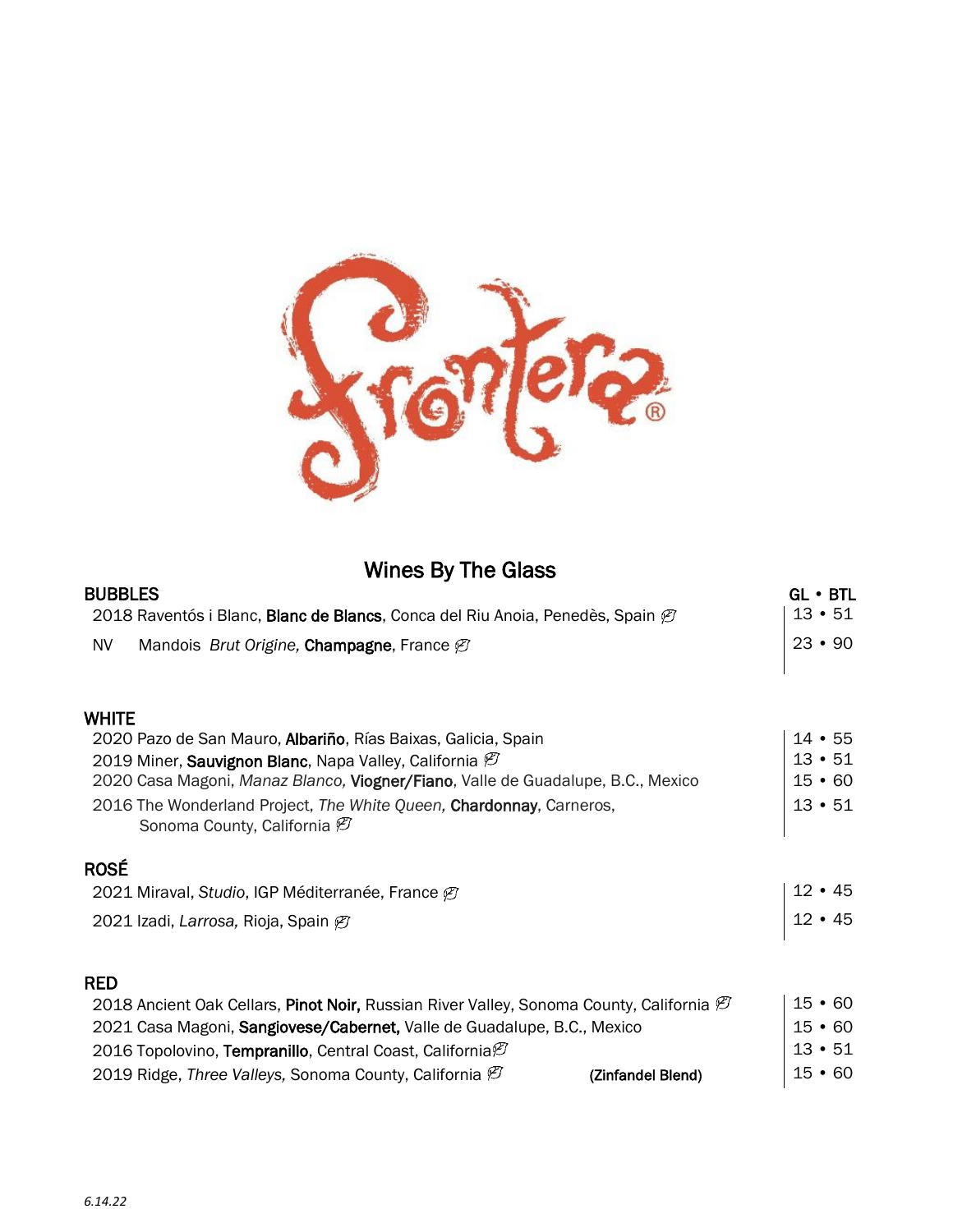# WINE FROM BAJA CALIFORNIA, MEXICO

*"I am thrilled to present wines from Baja California! They are extremely limited in production, and are nearly impossible to find in the US.* Overall, they tend to be lighter-bodied, softer in tannin and more fruit-forward than *their counterparts grown in other regions of the world. They come from a very specific terroir, which shows in the savory mineral quality, or slight salinity on the finish."* 

*Jill Gubesch –Wine Director*

#### Espumoso

M12 | NV Casa de Piedra, *Espuma de Piedra*, Blanc de Blancs, Chardonnay, Sauvignon Blanc | 60

### Blanco

- M3 | 2020 Casa Magoni, *Manaz Vineyard,* Chardonnay/Vermentino | 50
- M5 2020 Casa Jipi, Sauvignon Blanc 60
- M8 | 2018 Adobe Guadalupe, *Jardín Mágico*, **Sauvignon Blanc** | 61
- M6 | 2019 emevé, *Isabella*, **Chardonnay, Sauvignon Blanc, Viognier** | 61
- M15 | 2020 Bodegas Henri Lurton, *Le Chenin*, **Chenin Blanc** | 66

### Tinto

| M24 | Topolovino Baja,<br>NV.              | Grenache, Tempranillo, Nebbiolo                                     | 96  |
|-----|--------------------------------------|---------------------------------------------------------------------|-----|
| M25 | 2016 Topolovino Baja,                | <b>Nebbiolo</b>                                                     | 60  |
| M30 | 2014 Adobe Guadalupe, Kerubiel,      | Syrah, Cinsault, Grenache, Mourvèdre                                | 101 |
| M31 | 2015 Adobe Guadalupe, Gabriel,       | Merlot, Cabernet, Malbec                                            | 91  |
| M29 | 2016 Adobe Guadalupe, Miguel,        | Tempranillo, Cabernet, Grenache, Merlot                             | 91  |
| M33 | 2016 Adobe Guadalupe, Rafael,        | Cabernet, Nebbiolo                                                  | 101 |
| M32 | 2015 Adobe Guadalupe, Serafiel,      | Syrah, Cabernet Sauvignon                                           | 91  |
| M37 | 2014 Paoloni Wines,                  | Sangiovese Grosso                                                   | 58  |
| M39 | 2013 Paoloni Wines,                  | <b>Nebbiolo</b>                                                     | 101 |
| M40 | 2013 Paoloni Wines,                  | Aglianico                                                           | 94  |
| M55 | 2019 Vena Cava, Big Blend            | Syrah, Cabernet, Petite Sirah, Zinfandel, Grenache                  | 105 |
| M57 | 2013 emevé,                          | <b>Malbec</b>                                                       | 91  |
| M60 | 2017 La Trinidad, Minotauro,         | Zinfandel, Cabernet, Nebbiolo                                       | 151 |
| M61 | 2015 La Trinidad, Fauno,             | Nebbiolo, Cabernet, Zinfandel                                       | 156 |
| M27 | 2016 Paralelo, Ensamble Colina ba I, | Cabernet, Merlot, Zinfandel, Barbera, Petite Sirah                  | 75  |
| M67 | 2017 Bodegas Henri Lurton, Riserva,  | <b>Cabernet Sauvignon</b>                                           | 155 |
| M75 | 2014 Mariatinto,                     | Tempranillo, Syrah, Nebbiolo, Merlot, Cabernet, Grenache, Cab Franc | 102 |
|     |                                      |                                                                     |     |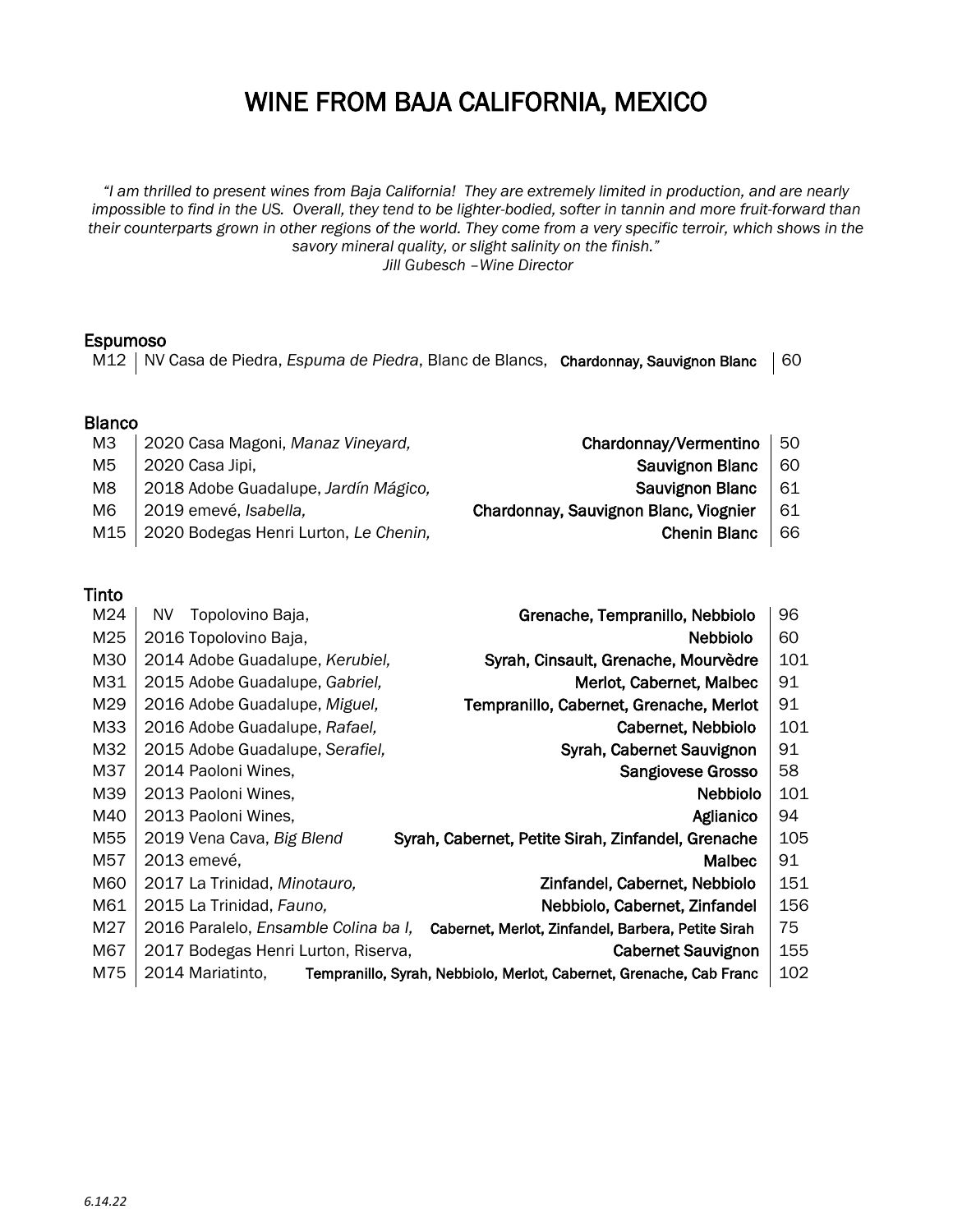# WINE FROM THE REST OF THE WORLD

# BUBBLES

### Full Bottles

| 102 | NV Gimonnet-Gonet, L'Accord, Brut, Le Mesnil-sur-Oger,<br>Côte des Blancs, Champagne, France $\varnothing$                  | 100 |
|-----|-----------------------------------------------------------------------------------------------------------------------------|-----|
| 104 | 2018 Raventós i Blanc, De Nit, Rosado, Conca del Riu Anoia, Penedès, Spain $\mathcal{P}$                                    | 61  |
| 106 | NV Bründlmayer, Brut Rosé, Sekt, Kamptal, Austria $\mathcal{B}$                                                             | 91  |
| 107 | NV Jean Vesselle, Oeil de Perdrix, Brut Rosé, Bouzy, Champagne, France $\varnothing$                                        | 125 |
| 108 | NV Vilmart & Cie, Cuvée Rubis, 1er Cru, Brut Rosé, Rilly-la-Montagne,<br>Montagne de Reims, Champagne, France $\varnothing$ | 200 |
| 109 | NV R.H. Coutier, Grand Cru, Cuvée Rosé, Ambonnay, Montagne de Reims,<br>Champagne, France $\mathcal{D}$                     | 120 |
| 110 | 2017 Davis Family Vineyards, Rosé de Noir, Dutton Ranch, Russian River Valley, California $\mathcal{O}$                     | 90  |
| 123 | NV Jacquesson, Extra But, Cuvée 740, Dizy, Vallée de la Marne, Champagne, France $\mathcal C$                               | 161 |
| 127 | NV Egly-Ouriet, Grand Cru, Brut Rosé, Ambonnay, Champagne, France $\mathcal C$                                              | 236 |
|     |                                                                                                                             |     |

# HALF BOTTLES

## **White** 1125 | 2015 Bründlmayer, Grüner Veltliner, *Berg-Vogelsang*, Kamptal, Austria  $\mathscr{B}$  16 1122 | 2015 Dom. Lucien Crochet, *Le Chêne Marchand*, Sancerre, Loire Valley, France *(Sauvignon Blanc*) | 55 1134 | 2015 Louis Michel & Fils, 1er Cru Montmains, Chablis, France  $\beta$  (Chardonnay) 41 1153 2015 Dom.Weinbach, Pinot Gris, *Grand Cru Schlossberg, Cuvée Ste.Catherine,* Alsace, France  $\varnothing$ 53 Red 1220 | 2014 Talley Vineyards, Pinot Noir, Arroyo Grande Valley, California 49 1238 | 2013 Bodegas Muga, Reserva, Rioja, Spain  $\mathcal{O}$  (Tempranillo Blend) 36 1244 | 2014 Shafer Merlot, Napa Valley, California  $\mathcal{B}$  and the contract of the contract of the contract of the contract of the contract of the contract of the contract of the contract of the contract of the contract

1265 | 2013 Shafer, Cabernet Sauvignon, *One Point Five*, Napa Valley, California  $\varnothing$  101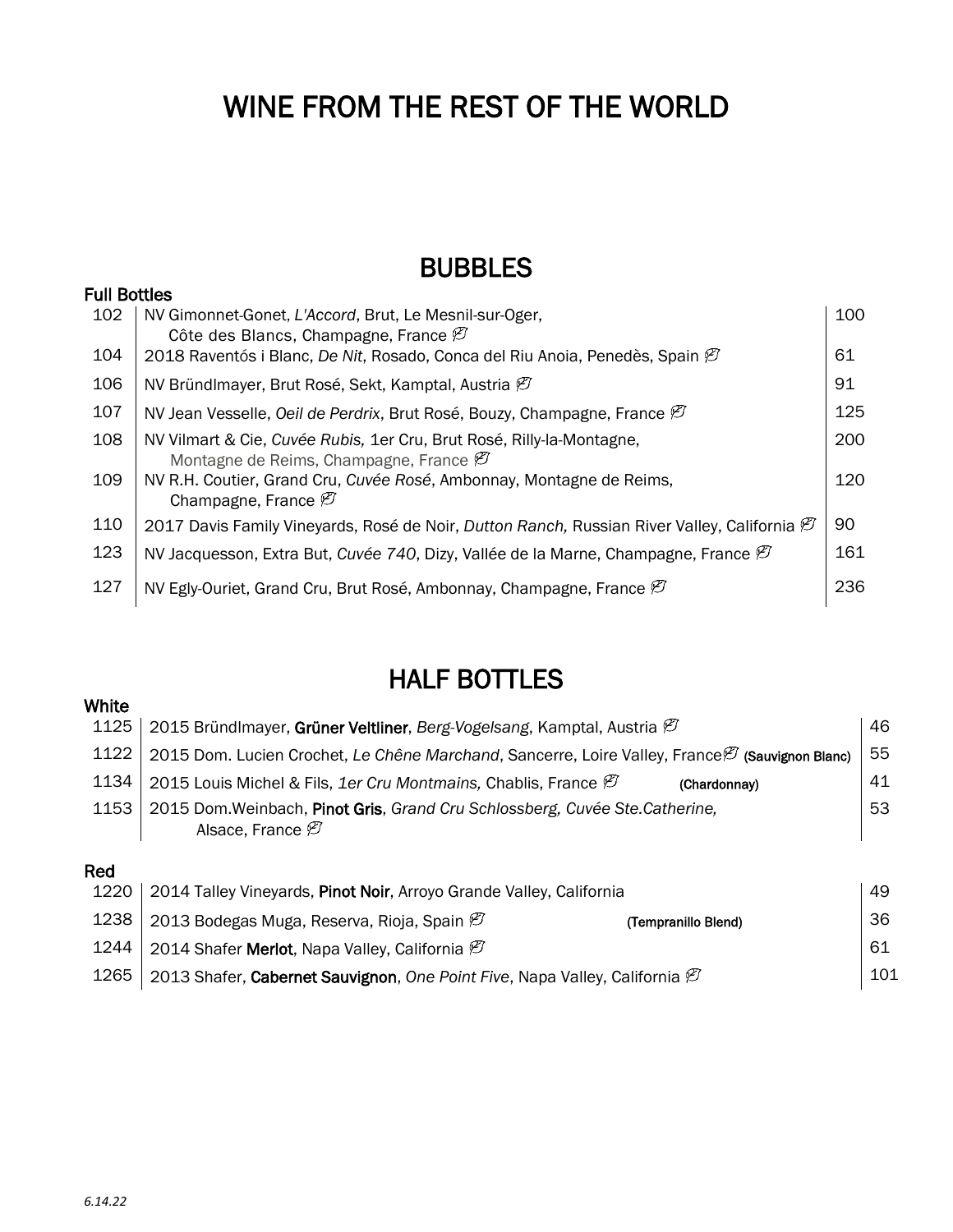# **WHITE**

### Sauvignon Blanc

| 223 | 2020 Frog's Leap, Rutherford, Napa Valley, California $\varnothing$               | -60 |
|-----|-----------------------------------------------------------------------------------|-----|
| 226 | 2014 Didier Dagueneau, Silex, Pouilly-Fumé, Loire Valley, France $\mathscr{B}$    | 276 |
| 230 | 2014 Didier Dagueneau, Pur Sang, Pouilly-Fumé, Loire Valley, France $\varnothing$ | 201 |

### Chenin Blanc

| 279 | 2019 Domaine Huet, Le Haut-Lieu, Vouvray Sec, Loire Valley, France $\mathcal{B}$  | -90 |
|-----|-----------------------------------------------------------------------------------|-----|
| 280 | 2019 Domaine Huet, Le Mont, Vouvray Sec, Loire Valley, France $\mathcal C$        | 100 |
| 284 | 2019 Mullineux, Old Vines White, Swartland, South Africa $\varnothing$            | 80  |
| 285 | 2017 Domaine Huet, Clos Du Bourg, Vouvray Sec, Loire Valley, France $\mathcal{C}$ | 95  |

## Dry Riesling

| 304 | 2019 Borgogno, Langhe, Piedmont, Italy $\varnothing$                                                            | 100 |
|-----|-----------------------------------------------------------------------------------------------------------------|-----|
| 307 | 2016 Gunderloch, Estate Dry, Rheinhessen, Germany                                                               | 55  |
| 308 | 2014 Brooks, Ara, Willamette Valley, Oregon $\varnothing$                                                       | 61  |
| 312 | 2016 Dr. Bürklin-Wolf, P.C. Ruppertsberger Hoheburg, Pfalz, Germany $\varnothing$                               | 76  |
| 340 | 2014 Balthasar Ress, Hattenheim Nussbrunnen, Grosses Gewächs,<br>Rheingau, Germany                              | 91  |
| 322 | 2014 Heymann-Löwenstein, Dry Riesling, Uhlen Roth Lay GG, "R"<br>Mosel, Germany <sup>[27]</sup>                 | 84  |
| 316 | 2019 Domaine Weinbach, Cuvée Théo, Alsace, France <sup>(2)</sup>                                                | 100 |
| 317 | 2017 Domaine Weinbach, Cuvée Théo, Alsace, France @                                                             | 76  |
| 318 | 2017 Domaine Weinbach, Grand Cru Schlossberg, Alsace, France $\mathcal C$                                       | 160 |
| 329 | 2015 Domaine Weinbach, Cuvée Collette, Alsace, France $\varnothing$                                             | 125 |
| 330 | 2015 Domaine Weinbach, Grand Cru Schlossberg, Cuvée Ste. Catherine L' Inédit!,<br>Alsace, France <sup>(2)</sup> | 126 |
|     |                                                                                                                 |     |

## Off-Dry Riesling

| 311 | 2015 Dr. Pauly Bergweiler, Kabinett, Bernkasteler Badstube, Mosel, Germany | 46  |
|-----|----------------------------------------------------------------------------|-----|
| 315 | 2011 Joh. Jos. Prüm, Kabinett, Wehlener Sonnenuhr, Mosel, Germany          | 76  |
| 350 | 2009 Joh. Jos. Prüm, Spätlese, Wehlener Sonnenuhr, Mosel, Germany          | 151 |
| 337 | 2009 Willi Schaefer, Spätlese, Graacher Domprobst, Mosel, Germany          | 101 |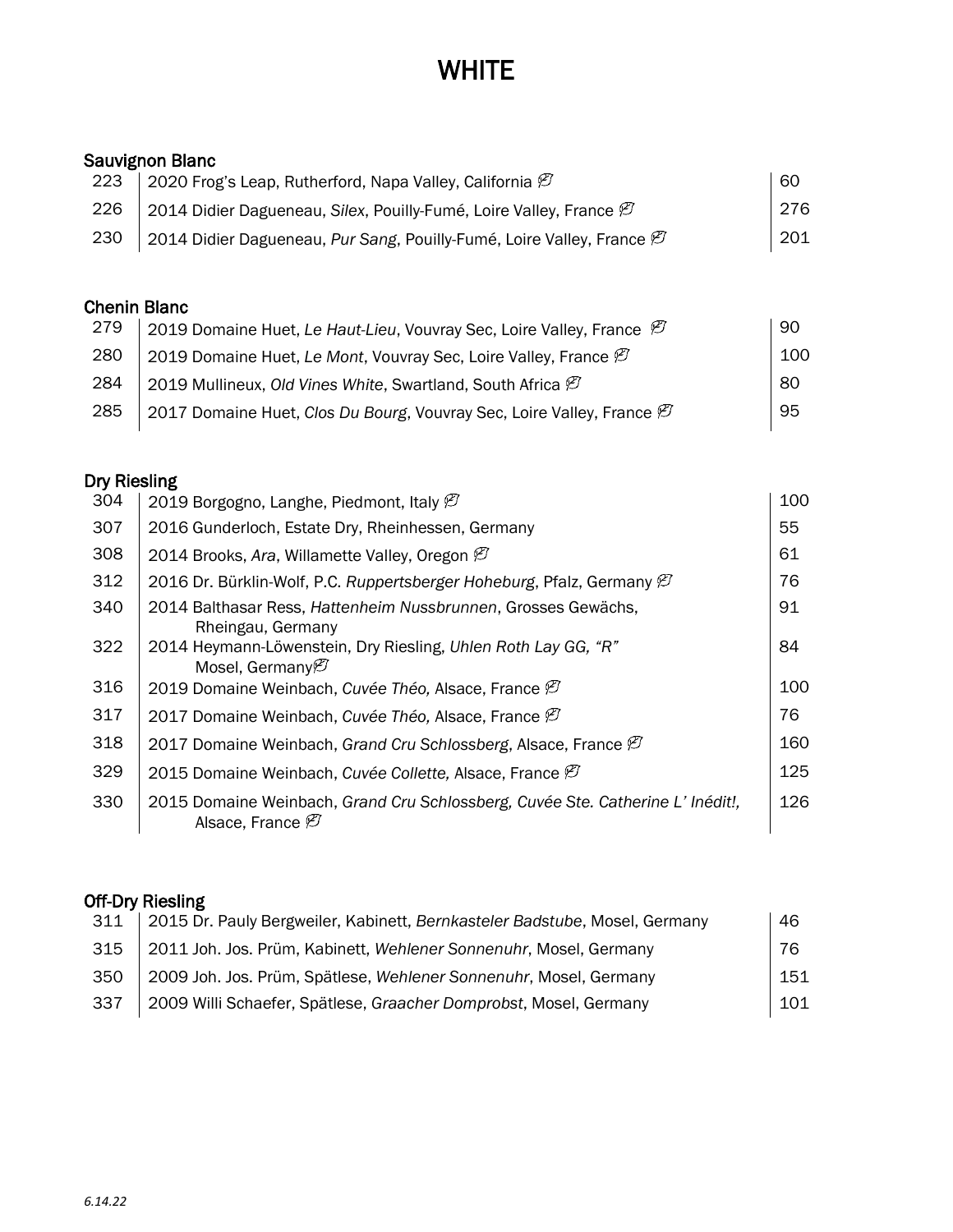## Interesting White

| 250 | 2020 Bründlmayer Kamptaler Terrassen, Grüner Veltliner, Kamptal, Austria $\mathcal C$                 | 60  |
|-----|-------------------------------------------------------------------------------------------------------|-----|
| 466 | 2020 Raúl Pérez, Atalier, Albariño, Rías Baixas, Galicia, Spain                                       | 60  |
| 470 | 2016 Vie Di Romans, Dessimis, Pinot Gris, Friuli Isonzo, Italy $\varnothing$                          | 76  |
| 472 | 2017 Domaine Weinbach, Cuvée Ste. Catherine, Pinot Gris, Alsace, France $\mathcal C$                  | 116 |
| 480 | 2018 Santo Wines, Assyrtiko, Santorini, Greece Ø                                                      | 61  |
| 482 | 2020 Domaine Sigalas, Assyrtiko, Santorini, Greece <sup>@</sup>                                       | 90  |
| 468 | 2019 Viñátigo, Vijariego Blanco, Ycoden-Daute-Isora, Tenerife,<br>Canary Islands, Spain $\mathcal{B}$ | 81  |
| 514 | 2021 Kelley Fox, Freedom Hill Vineyard, Pinot Blanc, Willamette Valley, Oregon $\mathcal G$           | 75  |
| 516 | 2020 Troon Vineyard, Kubli Bench, Vermentino, Applegate Valley, Oregon $\mathcal{C}$                  | 57  |
| 525 | 2015 Famille Perrin, Les Sinards, Châteauneuf-du-Pape Blanc,<br>Rhône Valley, France <sup>[27]</sup>  | 91  |

## **Chardonnay**

| 410  | 2015 Louis Michel & Fils, 1er Cru Fourchaume, Chablis, France $\varnothing$                                                | 101 |
|------|----------------------------------------------------------------------------------------------------------------------------|-----|
| 426  | 2015 Louis Michel & Fils, Grand Cru Grenouilles, Chablis, France $\varnothing$                                             | 176 |
| 412  | 2015 Laurent Tribut, 1er Cru Beauroy, Chablis, France                                                                      | 96  |
| 413  | 2015 Vincent Dureuil-Janthial, Rully, 1er Cru Le Meix Cadot,<br>Côte Chalonnaise, Burgundy, France $\mathcal{B}$           | 86  |
| 406  | 2015 Domaine J.M. Boillot, Puligny-Montrachet, 1er Cru Les Combettes,<br>Côte de Beaune, Burgundy, France $\mathcal{D}$    | 350 |
| 407  | 2015 Domaine J.M. Boillot, Puligny-Montrachet, 1er Cru La Truffière,<br>Côte de Beaune, Burgundy, France $\varnothing$     | 271 |
| 414  | 2013 Domaine Etienne Sauzet, Puligny-Montrachet, 1er Cru Les Folatières,<br>Côte de Beaune, Burgundy, France $\varnothing$ | 276 |
| 414a | 2015 Domaine Etienne Sauzet, Puligny-Montrachet, 1er Cru Les Folatières,<br>Côte de Beaune, Burgundy, France $\mathcal{D}$ | 350 |
| 415  | 2015 Domaine Etienne Sauzet, Puligny-Montrachet, 1er Cru Les Perrières,<br>Côte de Beaune, Burgundy, France $\mathcal{D}$  | 300 |
| 421  | 2015 Thomas Morey, Chassagne-Montrachet, 1er Cru Morgeot,<br>Côte de Beaune, Burgundy, France $\mathcal{B}$                | 250 |
| 423  | 2015 White Rock Vineyards, Napa Valley, California $\mathcal{B}$                                                           | 76  |
| 434  | 2018 Woodward Canyon, Washington State $\mathcal{B}$                                                                       | 61  |
| 438  | 2018 Kistler, Les Noisetiers, Sonoma Coast, California                                                                     | 151 |
| 440  | 2018 Chappellet, Grower Collection, Calesa Vineyard, Petaluma Gap, California $\mathcal C$                                 | 120 |

# ROSÉ

| 533 | 2020 Château Minuty, Prestige Rosé, Côtes de Provence, France $\mathcal{D}$               | 55  |
|-----|-------------------------------------------------------------------------------------------|-----|
| 534 | 2021 Château Miraval, L'Art du Rosé, Côtes de Provence, France $\varnothing$              | 60. |
| 535 | 2019 Montenidoli, Canaiuolo Rosato, Tuscany, Italy $\varnothing$                          | 55  |
| 536 | 2020 Domaine Delaporte, Chavignol Rosé, Sancerre, Loire Valley, France $\mathcal C$       | 60. |
| 537 | 2021 Tablas Creek Vineyard, Patelin de Tablas Rosé, Paso Robles, California $\mathfrak G$ | 55  |
|     |                                                                                           |     |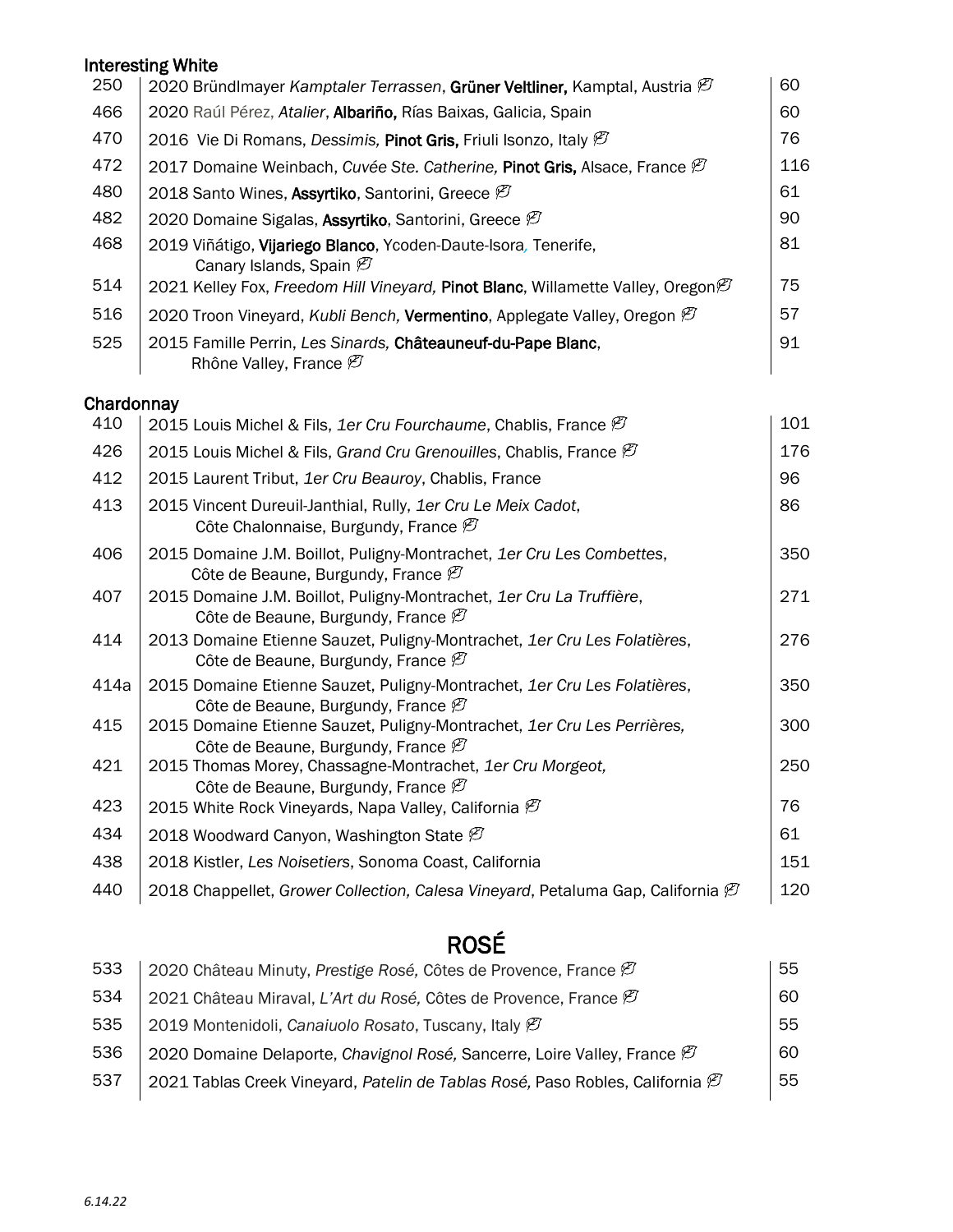# RED

| <b>Pinot Noir</b> |                                                                                                           |     |
|-------------------|-----------------------------------------------------------------------------------------------------------|-----|
| 611               | 2019 Arterberry Maresh, Dundee Hills, Willamette Valley, Oregon $\mathcal{D}$                             | 66  |
| 543               | 2012 Dom. Mongeard-Mugneret, Clos De Vougeot, Grand Cru, Côte de Nuits,<br>Burgundy, France $\varnothing$ | 326 |
| 545               | 2017 Domaine Eden, Santa Cruz Mountains, California $\mathcal{D}$                                         | 101 |
| 550               | 2019 Burn Cottage, Moonlight Race, Central Otago, New Zealand $\varnothing$                               | 90  |
| 581               | 2012 Rex Hill, Jacob Hart Vineyard, Willamette Valley, Oregon $\mathcal C$                                | 121 |
| 601               | 2017 Ken Wright, Shea Vineyard, Yamhill-Carlton District, Willamette Valley, Oregon $\mathcal G$          | 136 |
| 602               | 2017 Ken Wright, Guadalupe Vineyard, Yamhill-Carlton District,<br>Willamette Valley, Oregon $\varnothing$ | 126 |
| 608               | 2014 Kosta Browne, Sonoma Coast, California                                                               | 251 |
| 610               | 2017 Sea Smoke, Southing, Santa Rita Hills, California $\varnothing$                                      | 176 |
| 613               | 2015 Sea Smoke, Ten, Santa Rita Hills, California $\varnothing$                                           | 226 |

## Syrah

| 615 | 2018 Andrew Murray, Tous Les Jours, Central Coast, California                                            | 51  |
|-----|----------------------------------------------------------------------------------------------------------|-----|
| 619 | 2016 Dom. Paul Jaboulet Aîné, Dom. de Thalabert, Crozes-Hermitage,<br>Rhône Valley, France $\varnothing$ | 97  |
| 622 | 2016 Shinas Estate, The Guilty, Victoria, Australia                                                      | 61  |
| 633 | 2019 Luca, LaBorde Double Select, Uco Valley, Mendoza, Argentina $\mathcal C$                            | 76  |
| 635 | 2014 Jim Barry, McRae Wood, Clare Valley, Australia $\mathcal{B}$                                        | 96  |
| 675 | 2006 Joan D'Anguera, El Bugader, Montsant, Spain @                                                       | 151 |
| 670 | 2012 Saxum, Bone Rock James Berry Vineyard, Paso Robles, California                                      | 301 |
| 650 | 2013 Cayuse, Cailloux Vineyard, Walla Walla Valley, Washington $\mathcal{B}$                             | 251 |
| 651 | 2012 Cayuse, Armada Vineyard, Walla Walla Valley, Washington $\varnothing$                               | 276 |
| 652 | 2013 Cayuse, Bionic Frog, Walla Walla Valley, Washington $\varnothing$                                   | 351 |
|     |                                                                                                          |     |

#### Sangiovese

| 885 | 2015 Castello di Farnetella, Chianti, Colli Senesi, Tuscany, Italy $\varnothing$ | -41 |
|-----|----------------------------------------------------------------------------------|-----|
| 890 | 2014 Isole e Olena, Chianti Classico, Tuscany, Italy                             | -61 |
| 891 | $\mid$ 2015 Fèlsina, Berardenga, Chianti Classico, Tuscany, Italy $\varnothing$  | -61 |
| 905 | 2015 Isole e Olena, Cepparello, Tuscany, Italy                                   | 176 |
|     |                                                                                  |     |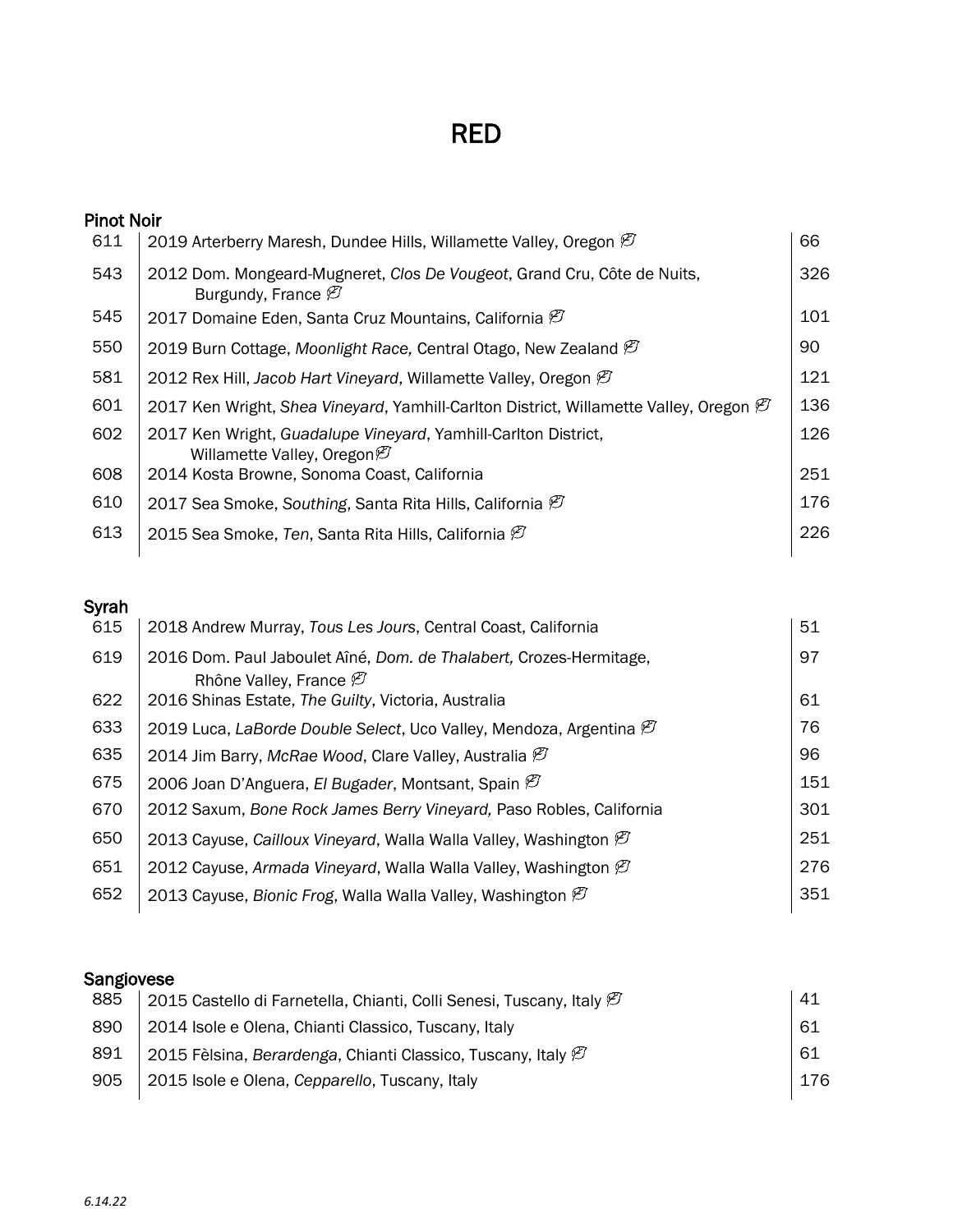| Tempranillo |                                                                                   |     |
|-------------|-----------------------------------------------------------------------------------|-----|
| 802         | 2010 R. López de Heredia, Viña Bosconia Reserva, Rioja Alta, Spain $\mathcal C$   | 80  |
| 806         | 2017 Artadi, Viñas de Gain, Álava, Rioja, Spain Ø                                 | 50  |
| 813         | 2017 Reserva, Bodegas Muga, Rioja, Spain $\mathcal{B}$                            | 63  |
| 819         | 2008 Reserva, R. López de Heredia, Viña Tondonia, Rioja Alta, Spain $\mathscr{G}$ | 100 |
| 827         | 2015 Tentenublo, Escondite del Ardacho, Las Guillermas, Rioja, Spain $\mathcal C$ | 121 |
| 828         | 2009 Reserva, R. López de Heredia, Viña Tondonia, Rioja Alta, Spain $\mathcal C$  | 125 |
| 829         | 2012 Reserva, Finca Valpiedra, Rioja, Spain $\mathcal{B}$                         | 105 |
| 830         | 2015 Marqués De Vargas, Selección Privada, Rioja, Spain $\mathscr{D}$             | 180 |
| 839         | 2012 Dominio de Pingus, Flor de Pingus, Ribera Del Duero, Spain $\mathcal C$      | 201 |
| 834         | 2007 Bodegas Vega-Sicilia, Valbuena, Ribera Del Duero, Spain                      | 401 |
|             |                                                                                   |     |

### Zinfandel

| 2019 Tres Sabores, Rutherford, Napa Valley, California $\varnothing$                                                  | 80  |
|-----------------------------------------------------------------------------------------------------------------------|-----|
| 2018 Andis, Grandpère Vineyard, Zinfandel, Sierra Foothills,<br>Amador County, California $\mathcal{B}$               | 90  |
| 2019 Turley, Old Vines, California $\mathcal{O}$                                                                      | 91  |
| 2020 Turley, Steacy Ranch, Lodi, California $\mathcal{B}$                                                             | 100 |
| 2020 Turley, Buck Cobb Vineyard, Amador County, California $\mathcal{D}$                                              | 125 |
| 2020 Turley, Kirschenmann Vineyard, Lodi, California $\mathcal{C}$                                                    | 150 |
| 2020 Turley, Pesenti Vineyard, Paso Robles, California $\mathcal C$                                                   | 150 |
| 2019 Turley, Ueberroth Vineyard, Paso Robles, California <sup>(2)</sup>                                               | 175 |
| 2019 Turley, Rattlesnake Ridge, Howell Mt., Napa Valley, California $\mathcal C$                                      | 150 |
| 2020 Turley, Dusi Vineyard, Paso Robles, California $\varnothing$                                                     | 175 |
| 2019 Ridge Vineyards, Geyserville, Alexander Valley, Sonoma County, California $\mathcal C$                           | 125 |
| 2019 Once & Future, Teldeschi Vineyard, Frank's Block, Dry Creek Valley,<br>Sonoma County, California <sup>[27]</sup> | 110 |
|                                                                                                                       |     |

## Interesting Red

| 1004 | 2018 Bénédicte et Stéphane Tissot, DD, Arbois, Jura, France $\varnothing$                                | 66  |
|------|----------------------------------------------------------------------------------------------------------|-----|
|      | (Poulsard, Trousseau, Pinot Noir)                                                                        |     |
| 1005 | 2020 Stolpman Vineyards, Trousseau, Combe, Ballard Canyon, California $\mathcal C$                       | 65  |
| 1007 | 2019 Jean-Paul Dubost, Vielles Vignes, Brouilly, Beaujolais, France $\mathcal{C}$                        | 60  |
| 1017 | 2016 Ampeleia, Carignano, Costa Toscana Rosso, Tuscany, Italy $\mathcal C$                               | 81  |
| 1042 | 2016 Tenuta Sant'Antonio, Antonio Castagnedi, Amarone della Valpolicella,<br>Veneto, Italy $\varnothing$ | 100 |
| 1043 | 2014 Ca' del Monte, Amarone della Valpolicella Classico, Veneto, Italy <sup>(27</sup> )                  | 120 |
| 1045 | 2015 Prà, Morandina, Amarone della Valpolicella, Veneto, Italy $\mathscr{G}$                             | 165 |
| 1052 | 2019 Luca, Old Vine, Malbec, Uco Valley, Mendoza, Argentina $\mathcal{B}$                                | 75  |
| 1053 | 2018 Nicolas Catena, Alta, Malbec, Mendoza, Argentina $\mathcal{O}$                                      | 110 |
| 1060 | 2014 Luigi Pira, Serralunga, Barolo, Piedmont, Italy $\varnothing$                                       | 91  |
| 1063 | 2015 Marrone, La Morra, Barolo, Piedmont, Italy $\mathcal{B}$                                            | 150 |
|      |                                                                                                          |     |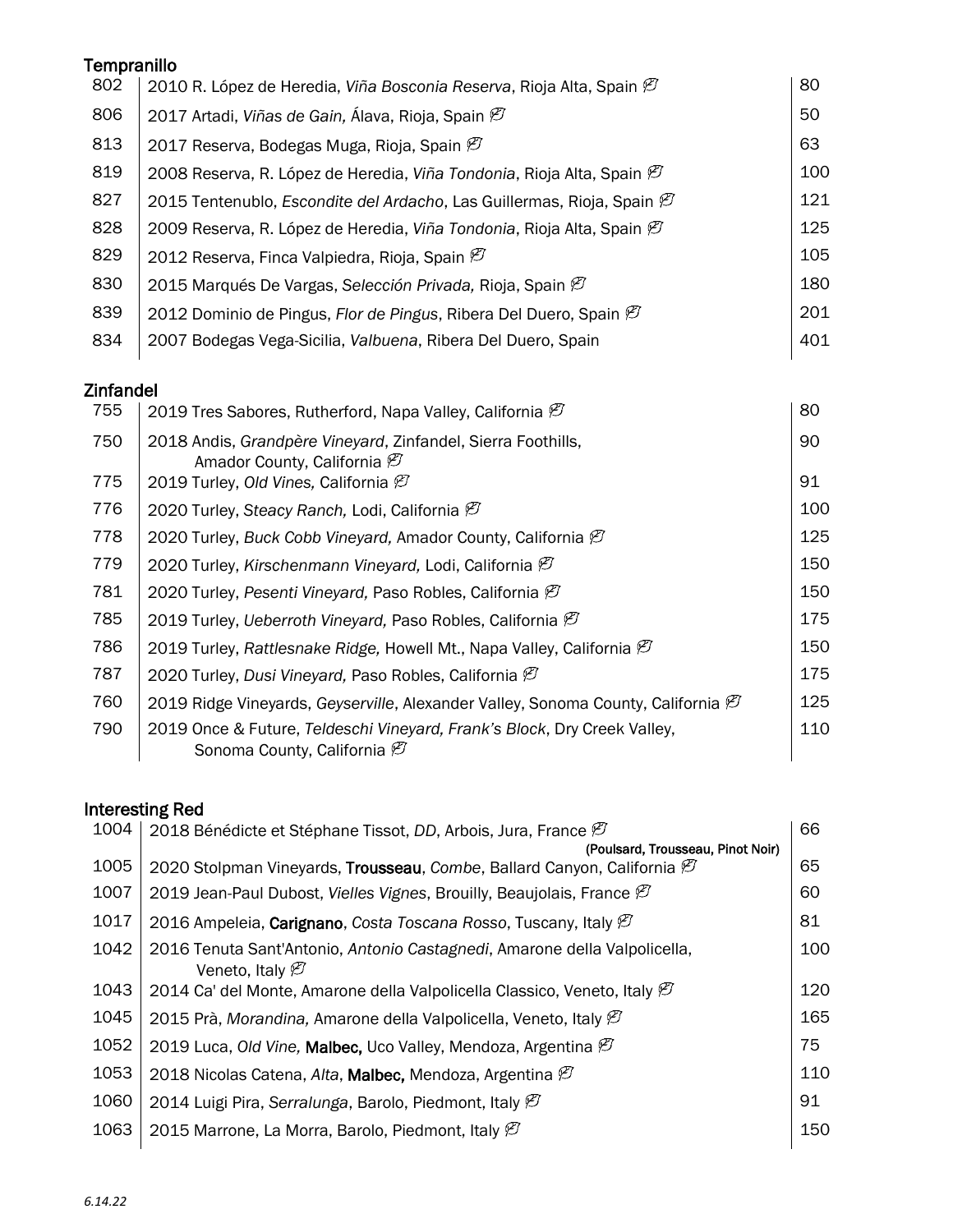#### Grenache

| 2014 Perrin & Fils, Vinsobres, Les Cornuds, Côtes-Du-Rhône Villages, France $\mathcal C$                            | 61  |
|---------------------------------------------------------------------------------------------------------------------|-----|
| 2017 Ochota Barrels, The Green Room, McLaren Vale, Australia $\mathcal{G}$                                          | 81  |
| 2014 Argiolas, Senes Riserva, Cannonau de Sardegna, Italy                                                           | 61  |
| 2018 Famille Perrin, Les Sinards, Châteauneuf-du-Pape, Rhône Valley, France $\mathcal C$                            | 100 |
| 2018 Domaine Anne Gros & Jean-Paul Tollot, "Les Carrétals" Minervois,<br>Languedoc-Roussillon, France $\mathcal{B}$ | 121 |
| 2012 Tablas Creek, Esprit De Beaucastel, Paso Robles, California $\mathcal C$                                       | 126 |
| 2018 Clos i Terrasses, Laurel, Priorat, Spain $\mathcal{B}$                                                         | 125 |
| 2017 A. Palacios, Les Terrasses, Priorat, Spain $\mathcal{B}$                                                       | 91  |
| 2013 Acústic Celler, auditori, Montsant, Spain $\varnothing$                                                        | 116 |
| 2017 Dom. du Vieux Télégraphe, Piedlong, Châteauneuf-du-Pape,<br>Rhône Valley, France $\varnothing$                 | 136 |
| 2013 Château De Beaucastel, Châteauneuf-du-Pape, Rhône Valley, France $\mathscr{C}$                                 | 276 |
| 2013 A. Palacios, Finca Dofi, Priorat, Spain $\mathcal{B}$                                                          | 151 |
| 2013 Saxum, James Berry Vineyard, Paso Robles, California                                                           | 301 |
|                                                                                                                     |     |

## Merlot

| 940 | 2016 Yates Family Vineyards, Fleur de Veeder, Mount Veeder,                                | 110 |
|-----|--------------------------------------------------------------------------------------------|-----|
|     | Napa Valley, California $\varnothing$                                                      |     |
| 945 | 2012 Ridge Vineyards, Monte Bello Vineyard, Santa Cruz Mountains, California $\mathcal{P}$ | 126 |
| 950 | 2014 Robert Sinskey Vineyards, POV, Los Carneros, Napa Valley, California $\mathcal C$     | -81 |
| 973 | 2010 Château Taillefer, Pomerol, Bordeaux, France                                          | 151 |

#### Cabernet Sauvignon & Blends

| 937 | 2018 Hedges Family Estate, Red Mountain, Yakima Valley, Washington $\mathcal C$          | 61  |
|-----|------------------------------------------------------------------------------------------|-----|
| 953 | 2018 Ornellaia, Le Serre Nuove dell' Ornellaia, Bolgheri, Italy <sup>(2)</sup>           | 125 |
| 960 | 2015 VIK. Milla Cala, Millahue, Cachapoal Valley, Chile                                  | 91  |
| 962 | 2016 Viña Cobos, Bramare, Luján de Cuyo, Mendoza, Argentina                              | 91  |
| 965 | 2011 Araujo Estate, Altagracia, Napa Valley, California $\varnothing$                    | 251 |
| 967 | 2018 Frog's Leap, Napa Valley, California $\mathcal{B}$                                  | 126 |
| 977 | 2019 Château Grand-Puy Ducasse, Pauillac, Bordeaux, France $\varnothing$                 | 115 |
| 983 | 2018 Nicolas Catena, Catena Zapata, Mendoza, Argentina $\mathcal{B}$                     | 226 |
| 988 | 2013 Ridge Vineyards, Montebello, Santa Cruz Mountains, California $\varnothing$         | 391 |
| 992 | 2012 Shafer, Hillside Select, Stag's Leap District, Napa Valley, California $\mathcal C$ | 526 |
|     |                                                                                          |     |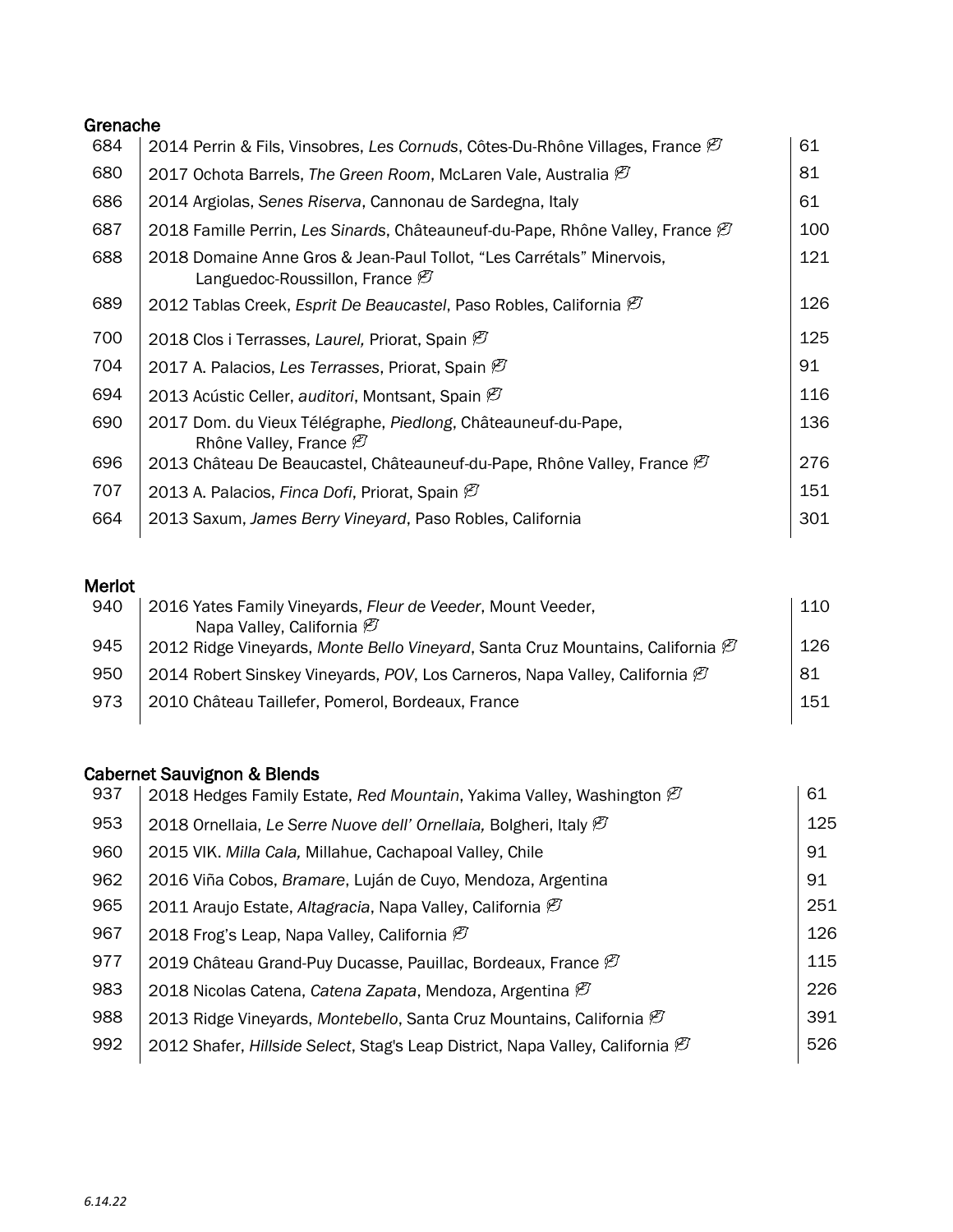# RESERVE LIST

*Rare and limited, often single bottle finds!*

### White

| 422  | 2013 Domaine Etinne Sauzet, Bâtard-Montrachet Grand Cru,                    | 801 |
|------|-----------------------------------------------------------------------------|-----|
|      | Côte de Beaune, Burgundy, France $\mathcal{D}$                              |     |
| 422A | 2015 Domaine Etinne Sauzet, Bâtard-Montrachet Grand Cru,                    | 950 |
|      | Côte de Beaune, Burgundy, France $\mathcal{B}$                              |     |
| 353  | 2003 Joh. Jos. Prüm, Riesling GKA, Graacher Himmelreich, Mosel, Germany     | 231 |
| 6019 | 2001 E. Guigal, Ex Voto, Ermitage Blanc, Rhone Valley, France $\varnothing$ | 400 |

## Red

| 903  | 2006 Riserva, Castello di Ama, Chianti, Classico, Tuscany, Italy $\mathcal C$                        | 150  |
|------|------------------------------------------------------------------------------------------------------|------|
| 6500 | 2002 Domaine de la Romanée-Conti, Grands-Échézeaux Grand Cru,<br>Côte de Nuits, France $\varnothing$ | 2000 |
| 6505 | 2003 Domaine de la Romanée-Conti, Grands-Échézeaux Grand Cru,<br>Côte de Nuits, France $\varnothing$ | 2200 |
| 698B | 2006 Château Rayas, Châteauneuf-du-Pape Réservé, Rhône Valley, France <sup>ent</sup>                 | 1250 |
| 837  | 2004 Gran Reserva, Ramírez de Ganuza, Rioja, Spain $\mathcal{B}$                                     | 875  |
| 838  | 2010 Artadi, Viña El Pison, Rioja Alavesa, Spain $\mathfrak{B}$                                      | 600  |
| 6172 | Bodegas Vega Sicilia, Unico Reserva Especial, Ribera del Duero, Spain <sup>(27</sup> )<br>NV.        | 1200 |
| 683  | 2001 Yalumba, The Reserve, Barossa Valley, Australia $\ell$                                          | 300  |
| 968  | 2005 Rudd Oakville Estate, Napa Valley, California $\mathscr{G}$                                     | 500  |
| 968a | 2006 Rudd Oakville Estate, Napa Valley, California $\varnothing$                                     | 500  |
| 968b | 2007 Rudd Oakville Estate, Napa Valley, California $\mathcal{B}$                                     | 550  |
| 6200 | 2012 Harlan Estate, Oakville, Napa Valley, California                                                | 2300 |
|      |                                                                                                      |      |